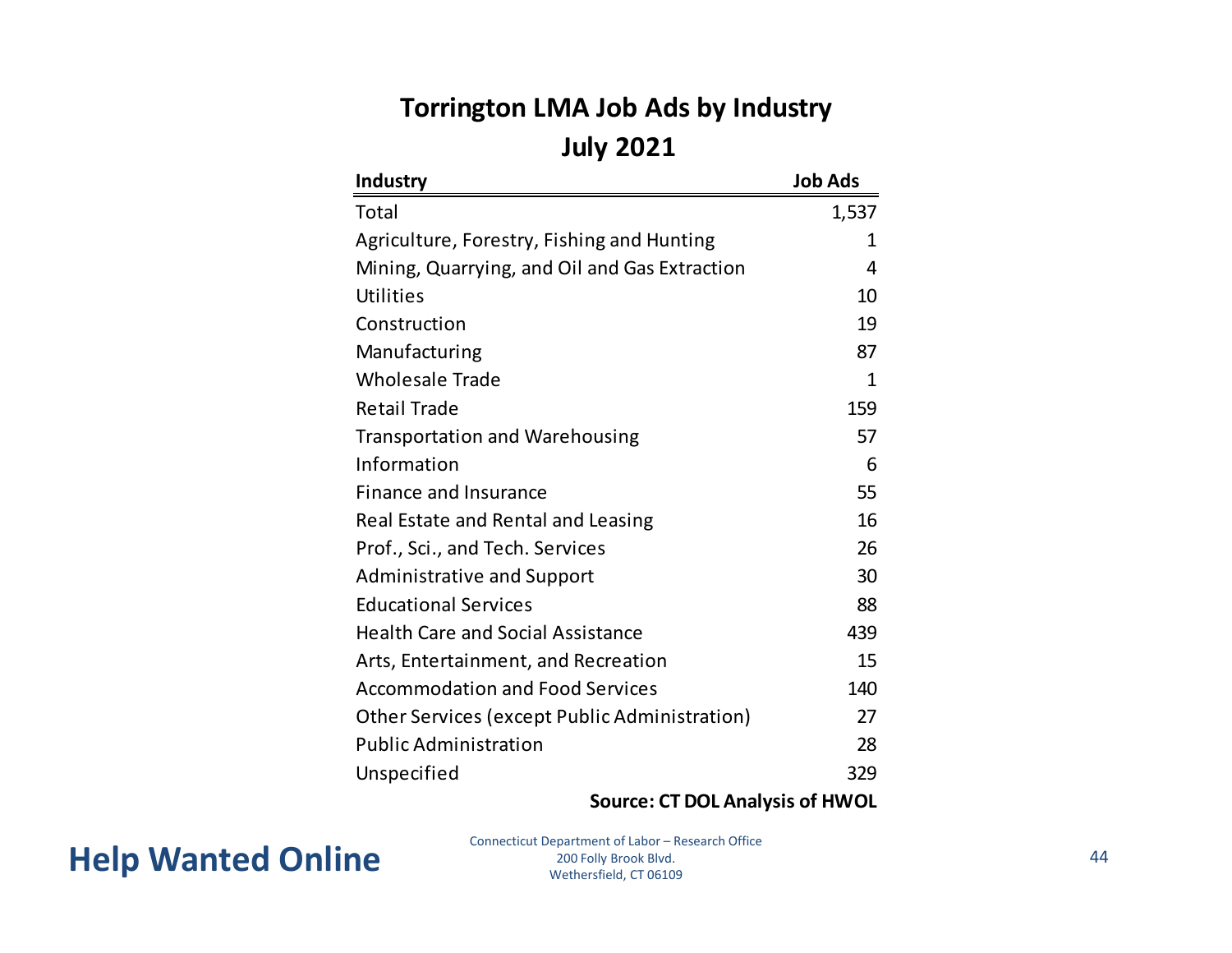## Torrington LMA Job Ads by Location

| Location     | Postings |
|--------------|----------|
| Torrington   | 765      |
| Litchfield   | 169      |
| Washington   | 17       |
| Canaan       | 15       |
| Winchester   | 96       |
| Salisbury    | 65       |
| Kent         | 59       |
| Sharon       | 55       |
| Morris       | 3        |
| Cornwall     | 25       |
| Norfolk      | 21       |
| Roxbury      | 14       |
| Colebrook    | 13       |
| Goshen       | 12       |
| North Canaan | 1        |

Connecticut Department of Labor – Research Office 200 Folly Brook Blvd. Wethersfield, CT 06109 Help Wanted Online<br>
<sup>200 Folly Brook Blvd.</sup><br>
Wethersfield. CT 06109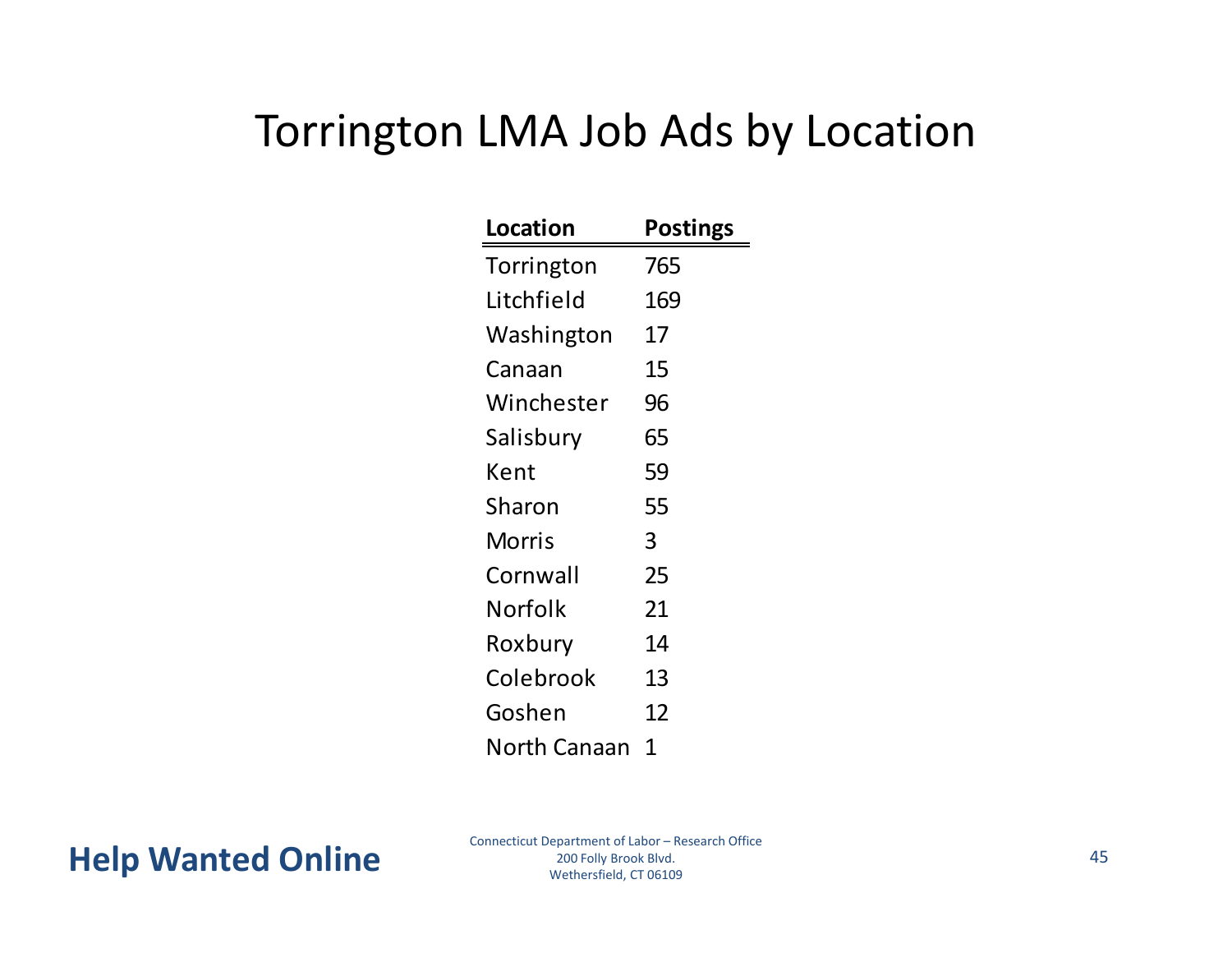# Torrington LMA Employers with the Most Job Ads

- •• Hartford Healthcare
- •Torrington Public Schools
- $\bullet$ Mayflower Inn & Spa
- •Devereux Advanced Behavioral Health
- •**•** The Hotchkiss School
- •Wolcott Hall
- •• Lowe's Companies, Inc
- • Paws & Claws Pet Sitting And Dog Walking Services
- •Compass Group North America
- •Kent School Corporation
- $\bullet$ Alternative Employment Incorporated
- $\bullet$ • State of Connecticut
- •Twenty2 Wallpaper
- •City Torrington
- •Hubbell Incorporated
- •Aspen Dental
- •• Ed Herrington's Inc
- $\bullet$ The Arc Of Litchfield County, Inc

### Help Wanted Online **All Solutions Expansion Structure** 200 Folly Brook Blvd. **Also and All Structure** 46

•Amazon

- •Dymax Corporation
- •Edadvance
- $\bullet$ Western Connecticut Health Network
- $\bullet$ BJ's Wholesale Club, Inc.
- •Litchfield Woods Health Care Center
- •UnitedHealth Group
- $\bullet$ Regalcare At Torrington
- $\bullet$ Outer Armor By Commercial Sewing, Inc
- •United States Postal Service
- •Og Industries Incorporated
- •CVS Health
- •• Mohawk Industries
- •**•** Advanced Circuits
- $\bullet$ **Staples**
- •• Syna Home Assistance
- •Tmc Transportation/Annett Holdings, Inc
- •**•** Greater Hartford Ymca
- •Altra Industrial Motion Corporate